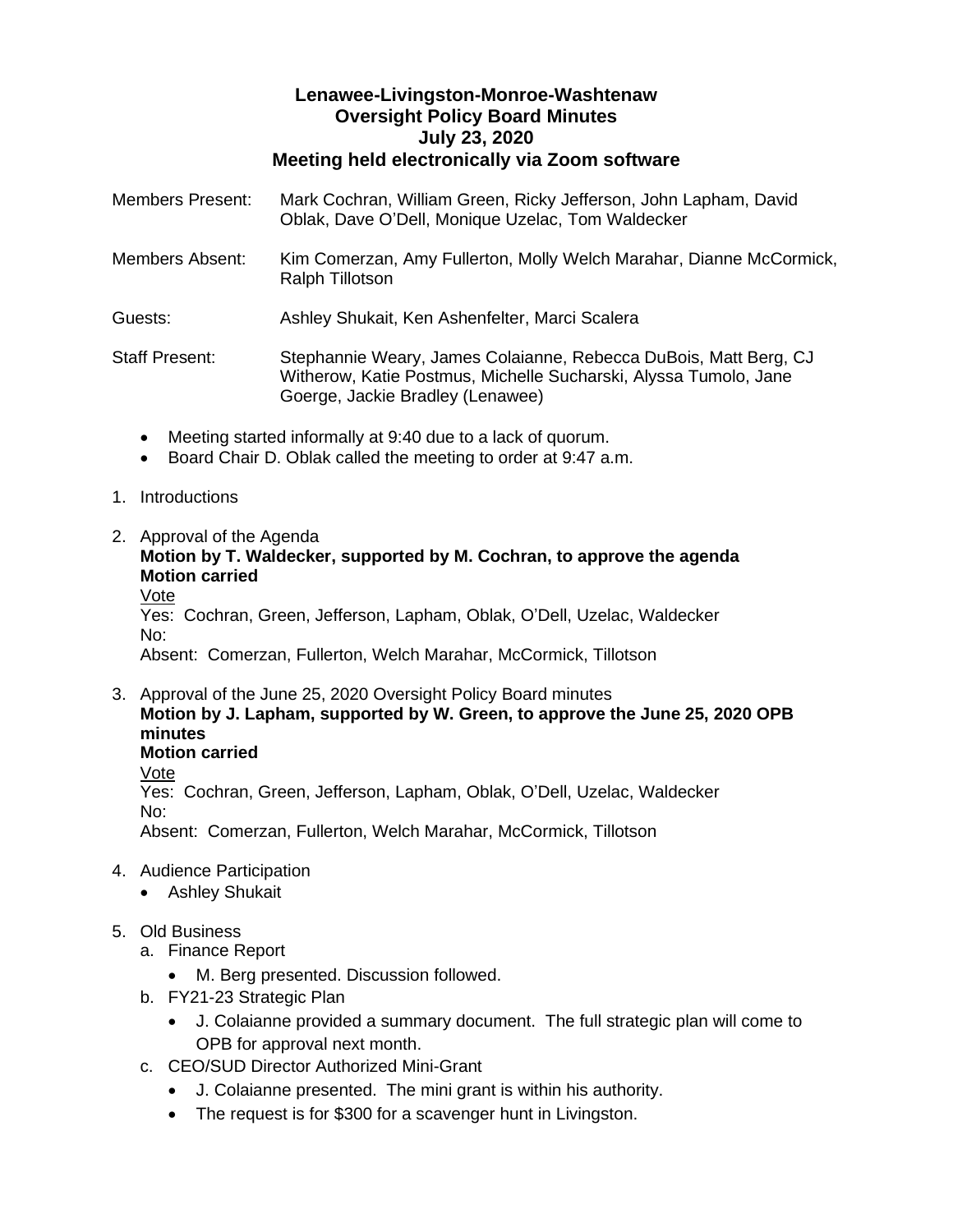- 6. New Business
	- a. Provider Expense Accruals
		- M. Berg advised that the PIHP is monitoring that providers are consistently submit invoices within 60 days. Staff wants to be sure to present the most accurate, up-todate information to the board.
	- b. FY21 Competitive Procurement Award Recommendations
		- J. Colaianne presented the proposals that staff is submitting for approval.
		- K. Postmus and J. Goerge provided prevention-specific updates/highlights of the submissions. Prevention awards are 1 year.
		- If funding allows, round 2 next RFP recommendations will be presented to OPB in August.
		- OPB will receive reports on outcomes for the programs that are being funded.

#### **Motion by M. Cochran, supported by R. Jefferson, to approve the recommended proposals for RFP #2021A, RFQ #2021C, and RFP 2021D as presented Motion carried**

Vote

Yes: Green, Jefferson, Lapham, Oblak, O'Dell, Uzelac, Waldecker No:

Absent: Comerzan, Fullerton, Welch Marahar, McCormick, Tillotson

#### **Motion by W. Green, supported by M. Cochran, to approve the recommended proposal for RFP #2021B as presented Motion carried**

Vote

Yes: Green, Jefferson, Lapham, Oblak, Uzelac, Waldecker No: Abstain: Cochran, O'Dell (conflict of interest for both) Absent: Comerzan, Fullerton, Welch Marahar, McCormick, Tillotson

- 7. Report from Regional Board
	- J. Colaianne provided an overview of the recent Regional Board meeting.

### 8. SUD Director Updates

### **COVID**

- Some services are still being delivered electronically.
- The region's PPE supply from the state has slowed.

# **Prevention**

• Tobacco compliance checks: the state has been pushing back the timeline (normally in June). The checks started last Monday and will go through end of August. E-cigarettes will be included in the checks.

# **Grant-Funded Initiatives**

- SOR and SOR Supplemental: waiting to hear back about a no-cost extension year.
- There was a virtual GPRA training on 7/14. It went well.
- Staff is working on updating the Naloxone process.
- There was a virtual SOR and SOR Supplemental site visit on 7/9 that went well.
- D. Oblak requested a monthly report on overdoses at OPB. He and J. Colaianne will discuss further.